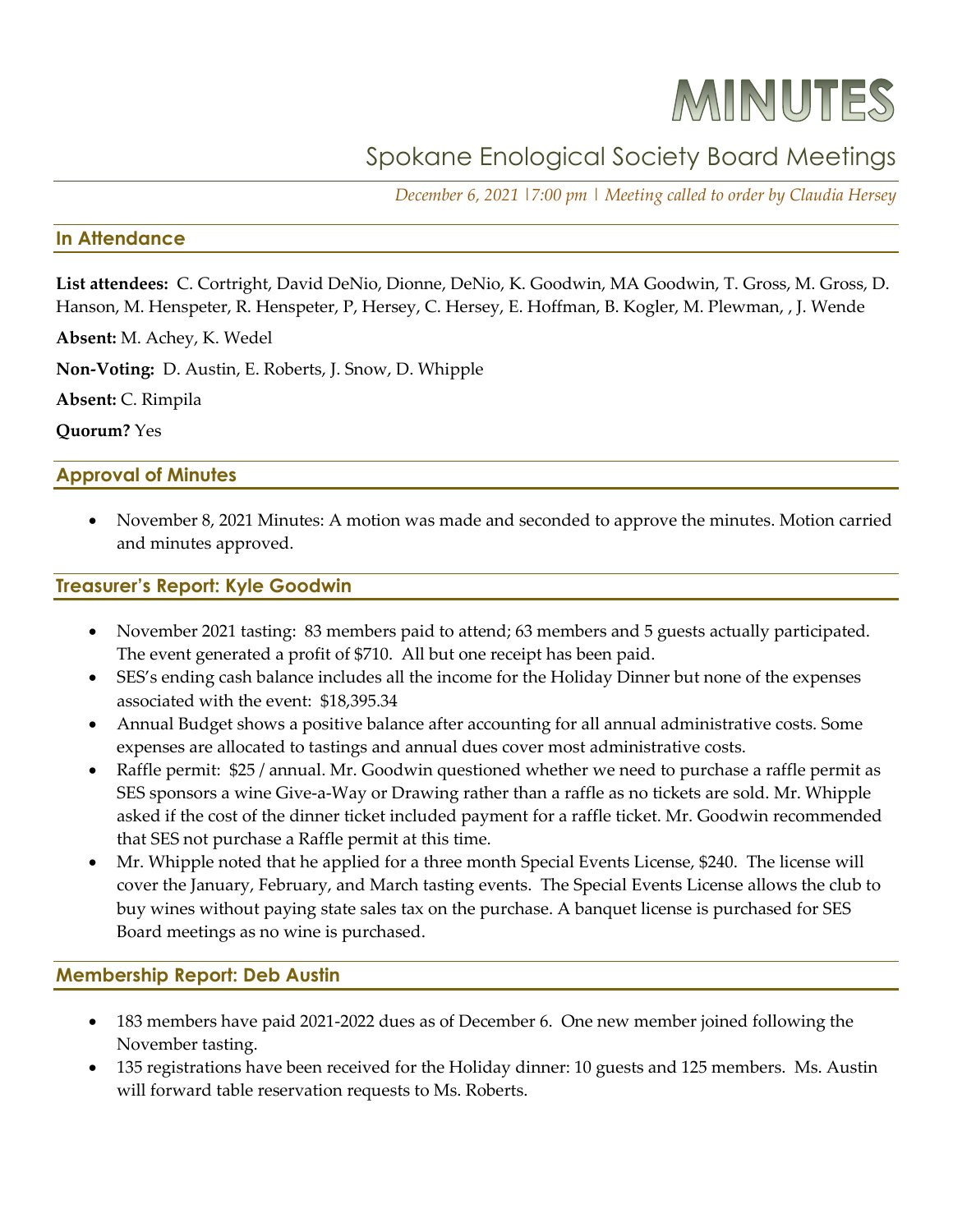# **Tasting Programs Support: Paul Hersey | Dave Whipple**

- Paul Hersey reported he will bring the inventory of 177 wine bottles to the Spokane Club for the dinner giveaway. Any remaining bottles will be returned to inventory.
- Paul also reported the January tasting with Liberty Lake Wine Cellars was confirmed.

### **Special Events: Eve Roberts**

- After estimating the expense and revenue associated with the Holiday dinner, it appears that SES will cover approximately \$30. Wine expenses are: \$2,865. Dinner is coming in within the allocated budget.
- In April 2022, the Anniversary Dinner will include a additional \$500 room charge per the Spokane Club.
- SES has 177 bottles of wine available for the December dinner give-away; SES will allocate 125 for the give-away drawing (*as of 1/6/22 – we gave away 121 bottles at the dinner which leaves 56 bottles in inventory)*
- A question was asked about how "left-over" wine will be allocated/given away at the April Anniversary dinner or in the future. The Board decided to schedule a deeper discussion about wine bottle giveaways at the January Board meeting.

#### **Extra Special Events: Deby Hanson**

No Report

### **Food Committee: Barb Kogler | Jody Wende**

• The food committee will have January wines to taste when making food selections. The budget for tasting will be ~\$4/person. The committee still needs to decide whether to use single plates or shared platters for the tasting.

#### **Glasses | Linens | Swag Bags, etc.: Dionne DeNio**

• Ms. DeNio and Ms. Wende are unavailable to attend/manage the January tasting event. Other members of the Food Committee will be assigned to manage their tasks at the January tasting.

#### **Membership Recognition: Dionne DeNio**

• Ms. DeNio is looking at the possibility of scheduling the Membership Longevity Recognition event at the April 2022 Anniversary dinner.

#### **Education Director: Dr. Jeffrey Snow**

• Dr. Snow has a Canned vs. Bottled Wine article ready for the December 2021 Wineminder. The January 2022 education column focuses on sustainability issues related to the wine industry.

Dr. Snow suggested a February tasting theme comparing bottled wines (cork and twist top) and canned wines.